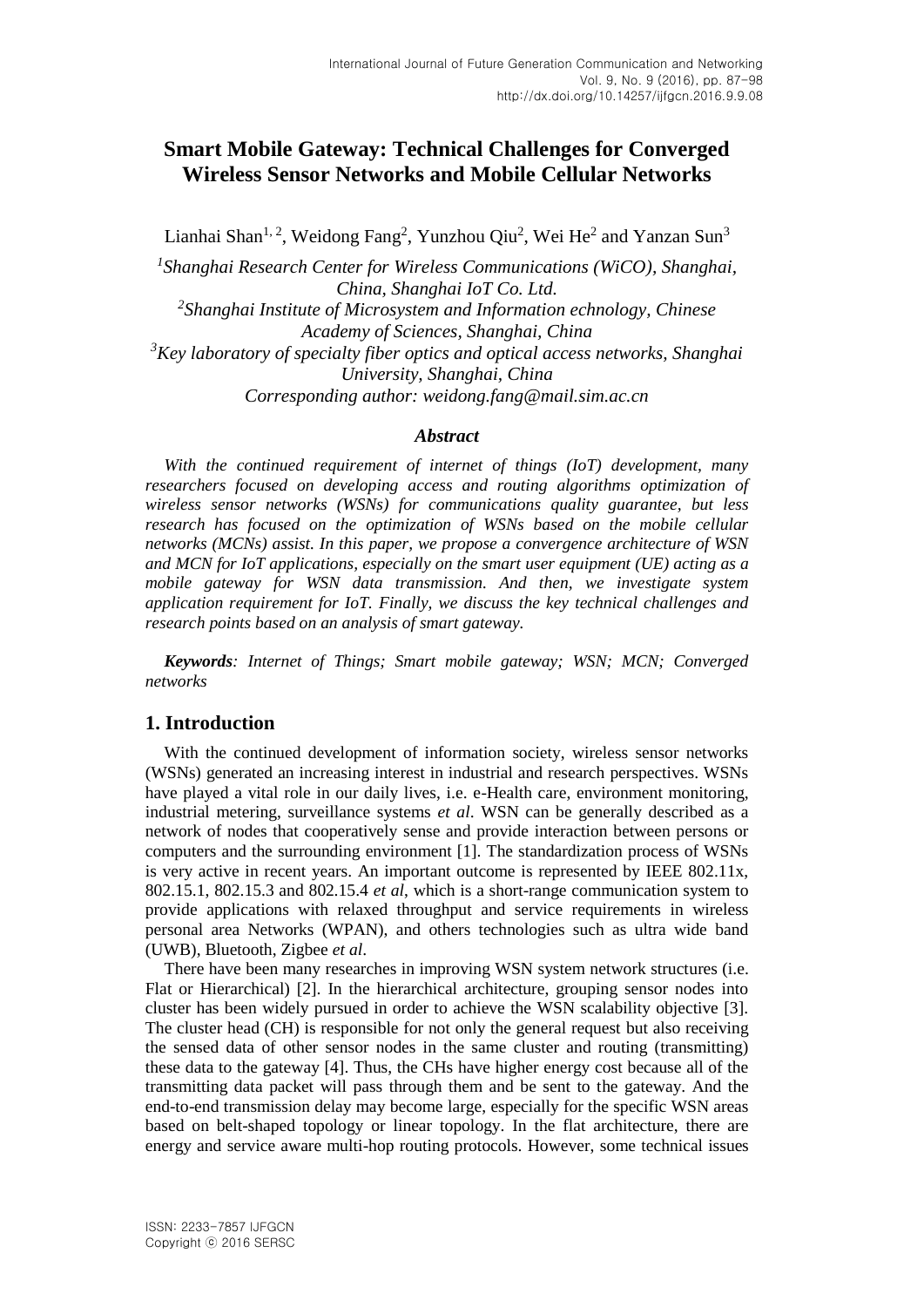must be considered with the increasing hop number among the sensor nodes [5] [6]. In current researches, some controllably mobile infrastructure for WSN is proposed in reference [7-8]. The WSN node will collect the data and transmit to the base station (BS) through mobile sink. This can greatly decrease the traditional transmission energy cost and transmission delay [9]. However, the serving mobile sink will not tell each WSN node about its leaving when it is leaving its responsible area, which will cause extra energy cast for communications [10]. And so, the mobile gateway is appearing in order to satisfy the requirement of WSN.

In the converged WSN-MCN system, WSN is described as a network of sensing nodes and can interact with the surrounding monitored things [11], which can be flexibly deployed to detect different types of data. In a WSN networks, the smart mobile user equipment (UE) gateway moves into the coverage area of the sensor nodes, they broadcast beacon packets to these nodes, and provide the backhaul access to these WSN nodes. MCN can send the detected WSN data directly to a central data center. MCN and WSN convergence is indispensable for supporting application of internet of things (IoT) [12-13], because MCN has the advantages of large coverage, powerful mobile terminals and mobile terminal can act as gateway to control the WSN nodes. The convergence of MCN and WSN can benefit each other: (I) For WSN, the MCN and mobile gateway can provide optimization to prolong the WSN life time, provide quality of service (QoS) for WSN; (II) For MCN, WSN can extend the intelligent application range of MCN, i.e. WSN can provide real-time measurement results to MCN users [14]. The convergent interactive control and joint optimization technologies of MCN and WSN is based on the smart mobile gateway's application. Hence, the smart mobile gateway needs to be researched and developed for IoT application.

In the remainder of paper, we describe the converged WSN-MCN architecture and requirements for IoT in Section II. In Section III, we introduce the joint optimization of MCN and WSN for QoS guarantee. Moreover, the comprehensive system research issues and technical challenges are given in Section IV. Finally, we conclude our work in Section V.

# **2. System Architecture and Application Scenario**

The converged scenario considers a cellular system in which smart UEs are under the control of the BS. In the coverage area, there also exists a group of wireless sensor nodes constructing a WSN. The smart UE gateway in the cell can provide the access for the WSN nodes, and all gateways are dual-mode and have WSN and cellular networks interfaces. Then, the data from WSN can be directly forwarded to the BS by the smart mobile gateway. The mobile UE gateway can also acquire the necessary information with the downlink data transmission from the BS or from the other fixed/mobile gateway, which is shown in Figure 1.



**Figure 1. System Network Architecture**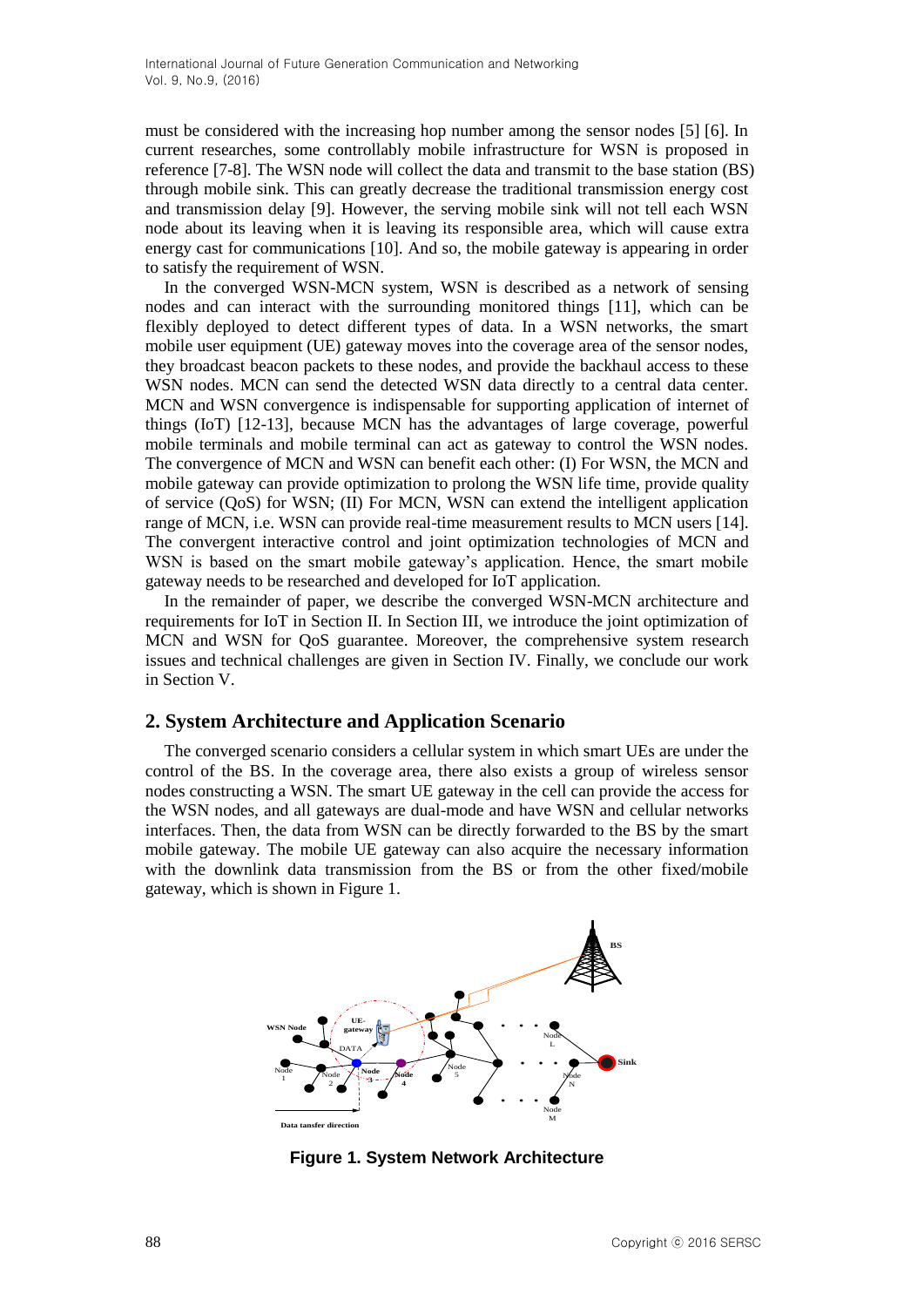In the traditional WSN and MCN networks for IoT application, the detected data from sensor nodes can be transmitted to the BS by the gateway, which usually switch the WSN data packet format to MCN data packet format according to the different network protocol stacks [15]. In this case, the switching method is implemented to change data packet format, i.e. packet header, frame control part *etc*. In the integrated network, a data channel between two protocol stacks is implemented in the gateway, as shown in left part of Figure. 2. The data channels between the two independent stacks are implemented to exchange packet information.

In the new converged WSN and MCN networks, the two protocol stacks are really converged where the data and signaling are shared between the network stacks [16]. Since the network architecture and air-interface are highly converged for WSN and MCN in the smart mobile gateway, the protocol and control signaling should also be tightly converged for a real convergence of WSN and MCN. In such a converged network, MAC and network layer protocols in the two stacks should be jointly optimized in the smart mobile gateway, which can achieve some performance gains for WSN and extend the applications of MCN. As shown in right part of Figure 2, the two protocol stacks are not independent. The data and algorithms are shared between the two stacks [17].



**Figure 2. Converged Protocol for MCN and WSN**

The application scenario for smart mobile gateway is divided into three types: UC1: overhear the WSN data and forward to BS;

When the smart mobile gateway entries a WSN area, it begins to overhear the downlink control signaling and data, if it hears the control signaling. After receiving the broadcast message from sensor node, the UE-gateway does not need to execute CSMA-CA and is just use the channel preemptively, which will access the channel with the highest priority without any back-off period (non-CSMA). And the sensor nodes can transmit the detected data to BS through the gateway. After some time, UE maybe leave this zone, it causes the mobile gateway selection/reselection.

UC2: act as gateway for WSN (replacement/reselection or load balance);

After a UE acting as new mobile UE gateway enters the coverage of the WSN, it may cause the gateway (re)selection or even regrouping of the wireless sensor nodes. How to make a balanced trade-off between the performance gain and energy consumption via a robust (re)selection and grouping algorithms is an essential issue. Research the gateway (re)selection algorithms and wireless sensor nodes grouping algorithms when certain UE gateways are arriving at the coverage of the WSN will become the other important part. Besides, we will design load-balancing mechanism among different UE gateways and adjust the connected number of wireless sensor nodes in order to avoid the transmission congestion and decrease the energy unbalance.

UC3: UE activates/deactivates WSN;

During the moving process of mobile smart gateway, it may enter/exit a WSN blind area. In fact, the BS doesn't know the exact position of these WSN nodes but know the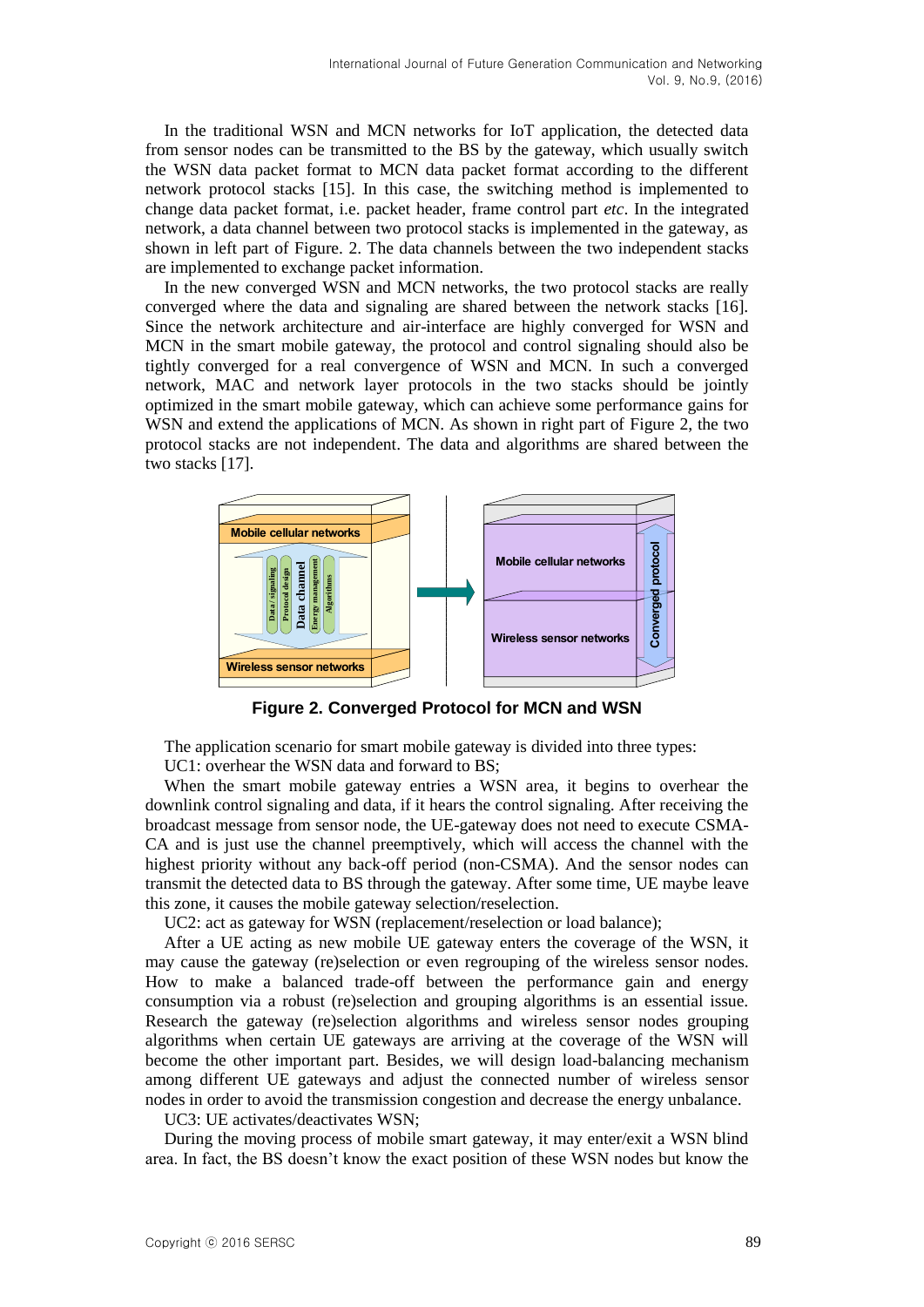general position of these WSN nodes. After UE entries the blind zone, BS will send downlink control signaling to SMART MOBILE GATEWAY and make SMART MOBILE GATEWAY broadcast activate message. Then the WSN nodes will choose the optimal path to form the network. After the network is formed, SMART MOBILE GATEWAY sends the information and detected data of the WSN nodes to BS. After collecting enough information, it moves to the next position and re-forms the topology of network.

# **3. Service Requirements for WSN-MCN System**

In the converged WSN-MCN systems, data delivery models of smart gateway can be divided in to four types: periodical, event-driven, query-driven, continuous delivery models [18-19].

- O Periodical:
- Sensors send detected data at a pre-specified rate
- Delay tolerated
- Certain bandwidth requirement
- Query driven:
- Query-specific delay tolerant
- $\bullet$  Mission critical
- Queries could be sent on demand<br>• Data is pulled by the BS and gate
	- Data is pulled by the BS and gateway (differ from event driven model)
- Commands require high reliability
- Event-driven:
- Delay intolerant
- Mission critical
- The data flows from these sensors are likely to be highly correlated
- Data traffic generated by a single sensor may be of low intensity; event showers
- Action response should be distributed quickly and reliably from the gateway to sensors.
- O Continuous:
	- Sensors send their data continuously to the data center, which is mainly about the video, image, audio or video data
- Delay constrained
- Certain bandwidth requirement
- Packet loss can be tolerated to a certain extent

Converged WSN-MCN system shall provide QoS measures for the services provided by mobile gateway, which is shown in Table 1. Applications have different QoS requirements, such as data accuracy, reliability, latency, *etc* [20-22].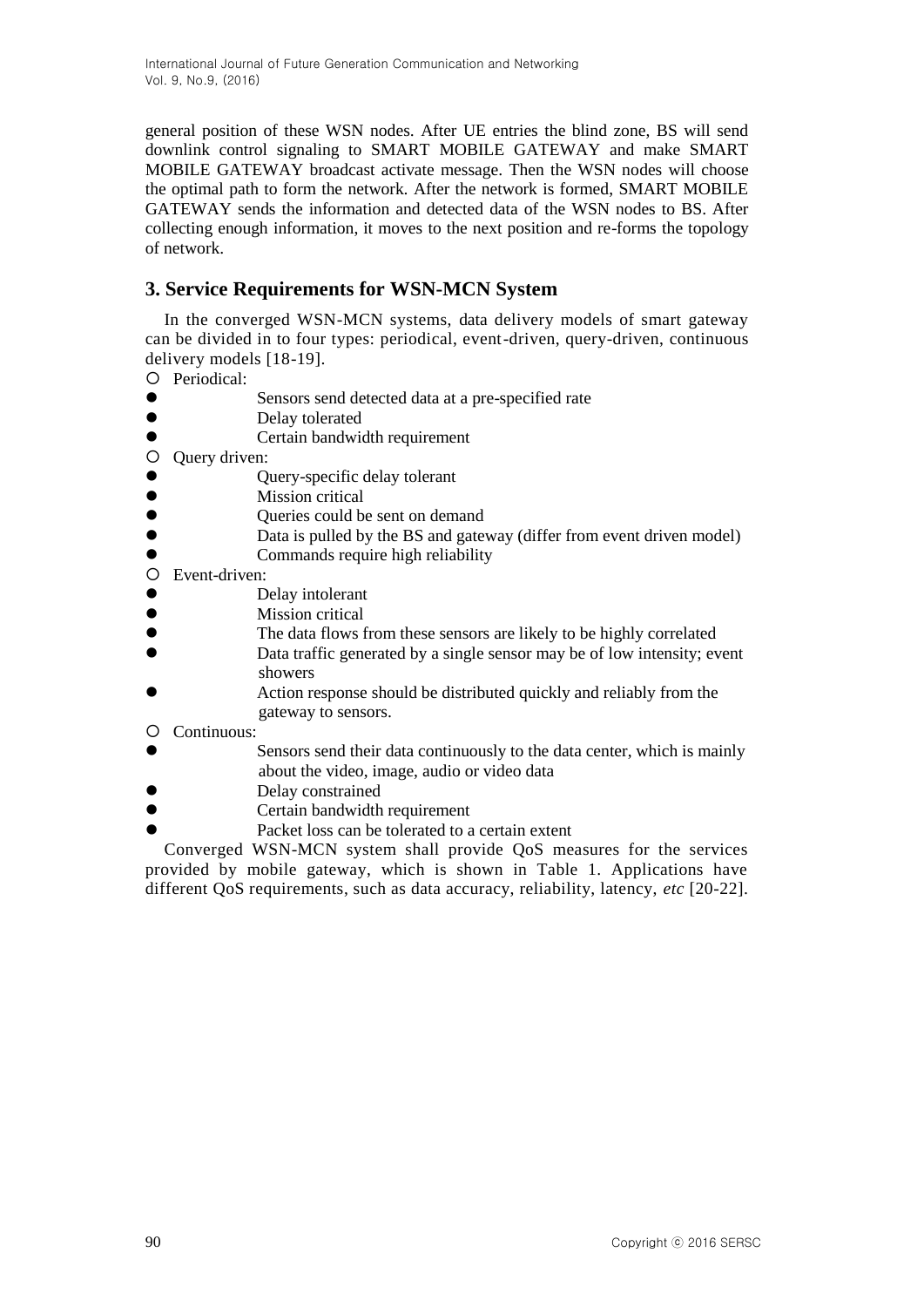| <b>Service Class</b>    | <b>Service Class</b> | <b>Service Class</b> | <b>Service Class</b> | <b>Service Class</b> |
|-------------------------|----------------------|----------------------|----------------------|----------------------|
| properties              |                      | 2                    | 3                    | 4                    |
| Mobility                | N <sub>0</sub>       | N <sub>0</sub>       | Yes                  | <b>Yes</b>           |
| Group                   | Unicast              | Multicast            | Unicast              | Unicast              |
| Communications          |                      |                      |                      |                      |
| Authentication          | <b>Yes</b>           | Yes                  | Yes                  | Yes                  |
| Integrity               | <b>Yes</b>           | <b>Yes</b>           | Yes                  | <b>Yes</b>           |
| <b>Scheduling Delay</b> | Tolerant             | Tolerant             | <b>Best Effort</b>   | Interactive          |
| Tolerance               |                      |                      |                      |                      |
| Peak Data Rate          | 100 kbps             | 100 kbps             | 1 Mbps               | $> 1$ Mbps           |
| Confidentiality         | <b>Yes</b>           | Yes                  | <b>Yes</b>           | <b>Yes</b>           |
| Packet Loss             | None                 | None                 | Low(None?)           | High                 |
| Tolerance               |                      |                      |                      |                      |
| Device Integrity        | <b>Yes</b>           | N <sub>o</sub>       | N <sub>o</sub>       | N <sub>o</sub>       |
| Check                   |                      |                      |                      |                      |
| Persistence             | N <sub>o</sub>       | N <sub>0</sub>       | N <sub>0</sub>       | Yes                  |
| Confirm                 | <b>Yes</b>           | N <sub>0</sub>       | Transaction          | N <sub>0</sub>       |
| Priority                | Low                  | Normal               | High                 | Low                  |

**Table 1. Service Class Types**

As WSN-MCN applications and services are supported over the existing network infrastructure, the emergency data are often carried over the network infrastructure to provide alarm notification. Besides the prioritization of certain types of data, efficient traffic and resource management for the sensed data may increase the QoS of WSN applications and services, as in general the service application transaction is usually very high. The following WSN applications and services requirements are placed on the perspective of the market they serve, which is shown in Table 2 [23-26].

|  |  |  | <b>Table 2. Service Application Requirements</b> |
|--|--|--|--------------------------------------------------|
|--|--|--|--------------------------------------------------|

| <b>Service applications</b>                                                                      | <b>Requirements</b>                                                                                                                                                                                                                                                                                                                           |  |
|--------------------------------------------------------------------------------------------------|-----------------------------------------------------------------------------------------------------------------------------------------------------------------------------------------------------------------------------------------------------------------------------------------------------------------------------------------------|--|
| e-Health care:<br>Monitoring vital signs<br>Web Access Telemedicine points<br>Remote diagnostics | Need to divide the transmission service types,<br>emergency communication should have a high<br>priority.<br>Guarantee different service having different<br>delay and packet loss level.<br>Manage the mass concurrent data transmission<br>takes place in some applications.<br>Avoid access concentration to a single channel<br>resource. |  |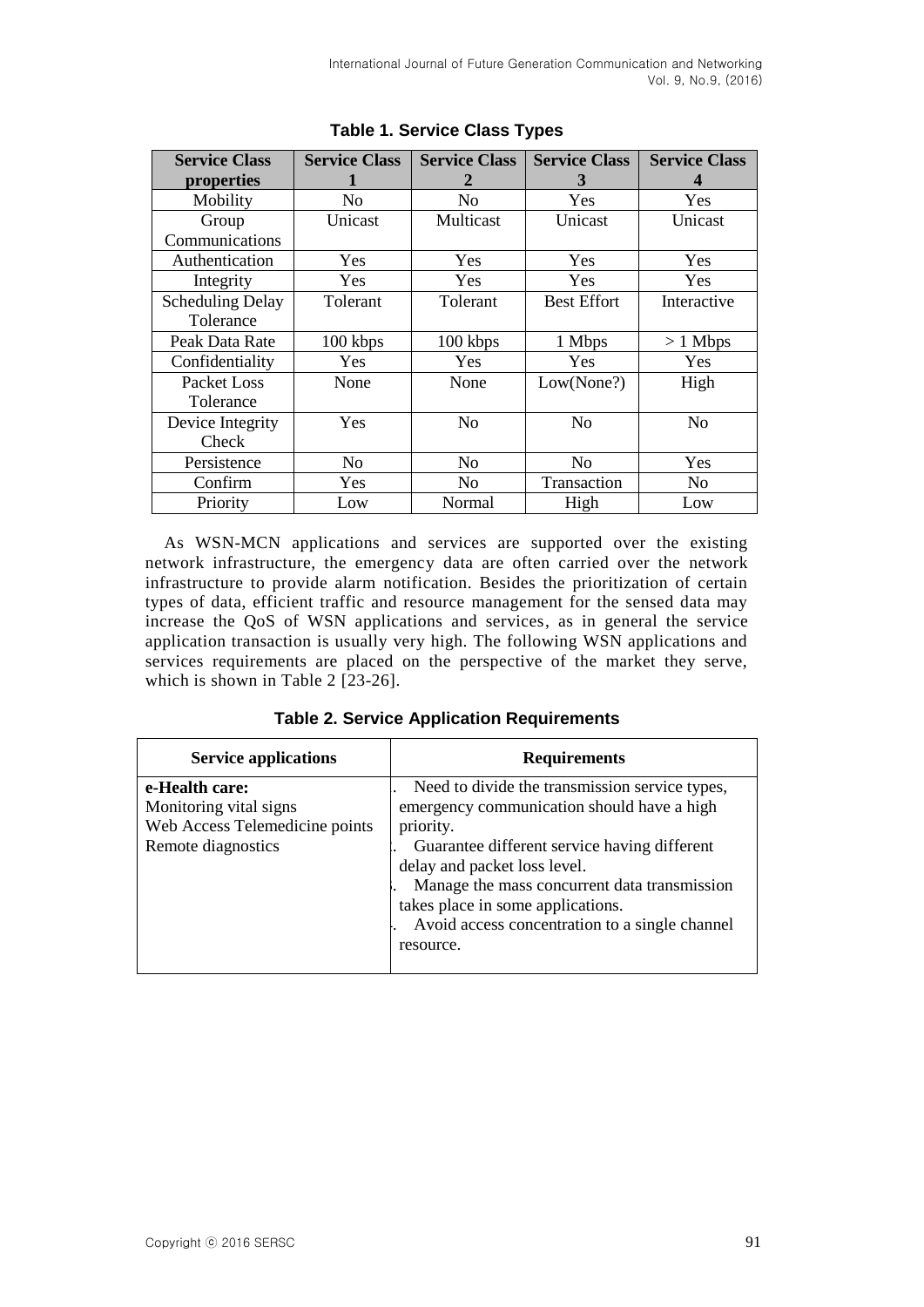| <b>Metering:</b>                      | Monitored and controlled by a centralized            |
|---------------------------------------|------------------------------------------------------|
| Power                                 | entity outside or inside the network operator        |
| Gas                                   | system.                                              |
| Water                                 | The centralized entity will inform or poll the       |
| Heating                               | metering device when it needs measurement            |
| Grid control                          | information.                                         |
| Industrial metering                   | The network should be optimized to enable a          |
|                                       | mass of sensor in a particular area to transmit      |
|                                       | data almost simultaneously.                          |
|                                       | For the mobile UE can move, the sensor               |
|                                       | module should be able to communicate with            |
|                                       | mobility.                                            |
|                                       | It should have the ability to perform secure         |
|                                       | transactions between the sensor module and the       |
|                                       | controlled metering device $e.g.$ stopping the       |
|                                       | delivery.                                            |
|                                       | An object may be able to communicate in a            |
|                                       | peer-to-peer manner with any other connected         |
|                                       | object. In this case, packet flows should be         |
|                                       | supported between these objects.                     |
|                                       | The system should support mutual                     |
|                                       | authentication and authorization between the end-    |
|                                       | user and the application or capability in the        |
|                                       | service layer.                                       |
|                                       |                                                      |
| <b>Remote Monitoring/Control:</b>     | Located in remote areas and ideally are              |
| Environments surveillance             | untouched after installation for many years.         |
| Pumps surveillance                    | The real time at which communication takes           |
| Pollution and disaster surveillance   | place is less important, but low communication       |
|                                       | costs are extremely important.                       |
|                                       | Allowing communication to take place during          |
|                                       | low traffic time period                              |
|                                       | Dynamically adjust these time periods based on       |
|                                       | the actual network traffic load at a specific time.  |
|                                       | Application should be able to request the same       |
|                                       | report in an on-demand mode.                         |
|                                       | The system should support the capability to          |
|                                       | remotely change the working state of a sensor        |
|                                       | e.g. enable or disable.                              |
| Security:                             | More susceptible to alarm if moving by               |
| Surveillance systems                  | unauthorized persons.                                |
| Control of physical access $(e.g.$ to | Security mechanisms (The network can not             |
| buildings)                            | prevent it but can detect it as early as possible in |
| Theft /Vandalism application          | order to avoid stealing or breaking)                 |
|                                       | Monitoring the mobile information (If a known        |
|                                       | stationary devices moves, it can be concluded        |
|                                       | that the device has been stolen and thus the alarm   |
|                                       | activated/deactivated)                               |
|                                       |                                                      |
| <b>Tracking &amp; Tracing:</b>        | Allows for the possibility of preventing the         |
| <b>Fleet Management</b>               | theft itself or recovering the vehicle, for example  |
| Traffic information                   | by theft tracking, sensor module should be able to   |
| Road tolling                          | get its detailed location.                           |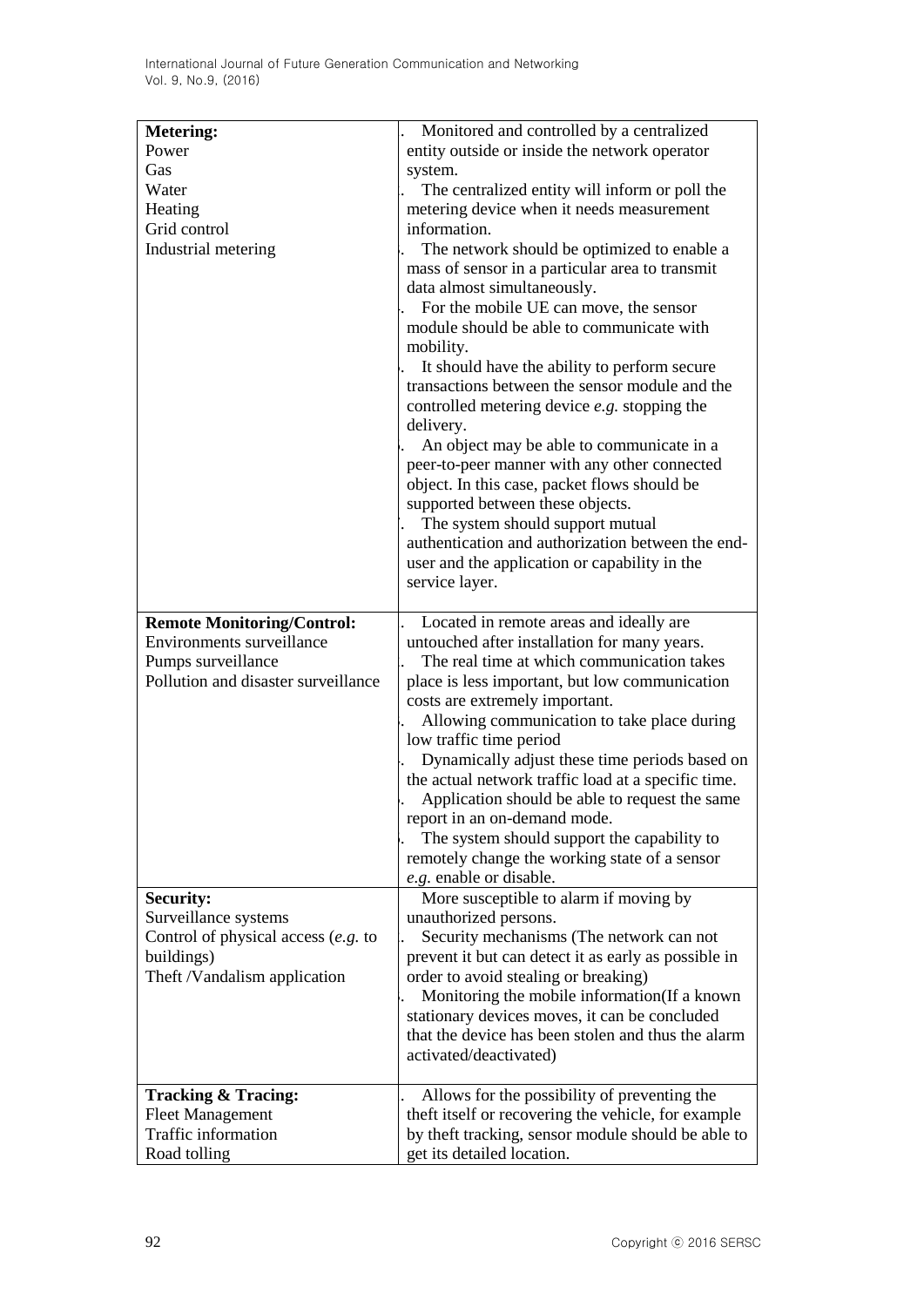| Road traffic optimisation/steering | The sensor module should be able to get its<br>detail location so that the rescue can find it easy.<br>For the entity moves fast, the sensor module<br>should be able to communicate in a mobility<br>mode.<br>The sensor module and its interfaces are able to<br>survive and operate after a shock caused by an<br>accident.<br>The communication should have a high priority<br>when it indicates an accident happens. |
|------------------------------------|---------------------------------------------------------------------------------------------------------------------------------------------------------------------------------------------------------------------------------------------------------------------------------------------------------------------------------------------------------------------------------------------------------------------------|
|------------------------------------|---------------------------------------------------------------------------------------------------------------------------------------------------------------------------------------------------------------------------------------------------------------------------------------------------------------------------------------------------------------------------------------------------------------------------|

# **4. Technical Challenges for Smart Mobile Gateway**

## **4.1. QoS-guarantee Architecture**

The conventional scheme to guarantee the WSN transmission QoS mainly focus on the routing schemes improvement, i.e., SAR (sequential assignment routing), SPEED (A Stateless Protocol for Real-Time Communication), ReInForM (Reliable Information Forwarding using Multiple Paths in Sensor Networks), ESRT (Event to Sink Reliable Transport). The converged WSN-MCN can make QoS support more challenging to improve the WSN energy efficiency by using the smart mobile gateway [27]. Besides multiple improved routing schemes, certain efficient traffic control and resource management can also guarantee WSN QoS with the help of MCN and gateway [28-29].

In MAC layer, the smart mobile gateway needs to convey the efficient control information to/from the BS for convergence optimization. The gateway also needs to manage the subordinate WSN nodes, i.e. request the resources from BS and allocate the resource to WSN nodes for data transmission. Furthermore, the smart mobile gateway can map the WSN data and resource requests to MCN frame with the WSN service-type, and reports to the BS. And then, the BS allocates different WSN channel group to decrease the interference and guarantee the transmission quality of service (QoS). The converged networks make QoS more challenging to improve the WSN efficiency.

In network layer, WSN topology can be reported to BS periodically. When a mobile gateway enters the coverage area of WSN, it may cause the re-clustering of sensor nodes and network topology changing. How to achieve a performance gain during the WSN re-clustering process is an essential issue under the help of smart mobile gateway and MCN. As the BS acting as database server, the further research of routing table updating and sharing is also necessary during the MCN and WSN convergence.

### **4.2. Access Gateway Selection/Re-selection**

In the large coverage area of BS, there are also many sensor nodes constructing WSN. The mobile gateway can provide access for the WSN nodes. After a smart UE acting as mobile gateway and entering the coverage of WSN, it may cause the gateway reselection or even regrouping for sensor nodes [30]. In the conventional WSN, when the mobile UE gateway moves into the coverage area of the sensor nodes, they broadcast POLL packets to the sensor nodes, and provide the access for them [31-33]. However, when the serving gateway is leaving its responsible area, it will not tell the sensor nodes about its leaving. In this scenario, gateway leaving will cause WSN topology of this area reconstruct, which will bring out overhead of the signaling between mobile UE gateway and WSN nodes.

In the converged architecture, how to make a tradeoff between the performance gain and signaling/computing design in the gateway re-selection and sensor nodes regrouping process is an essential issue for WSN. In the process of UE gateway re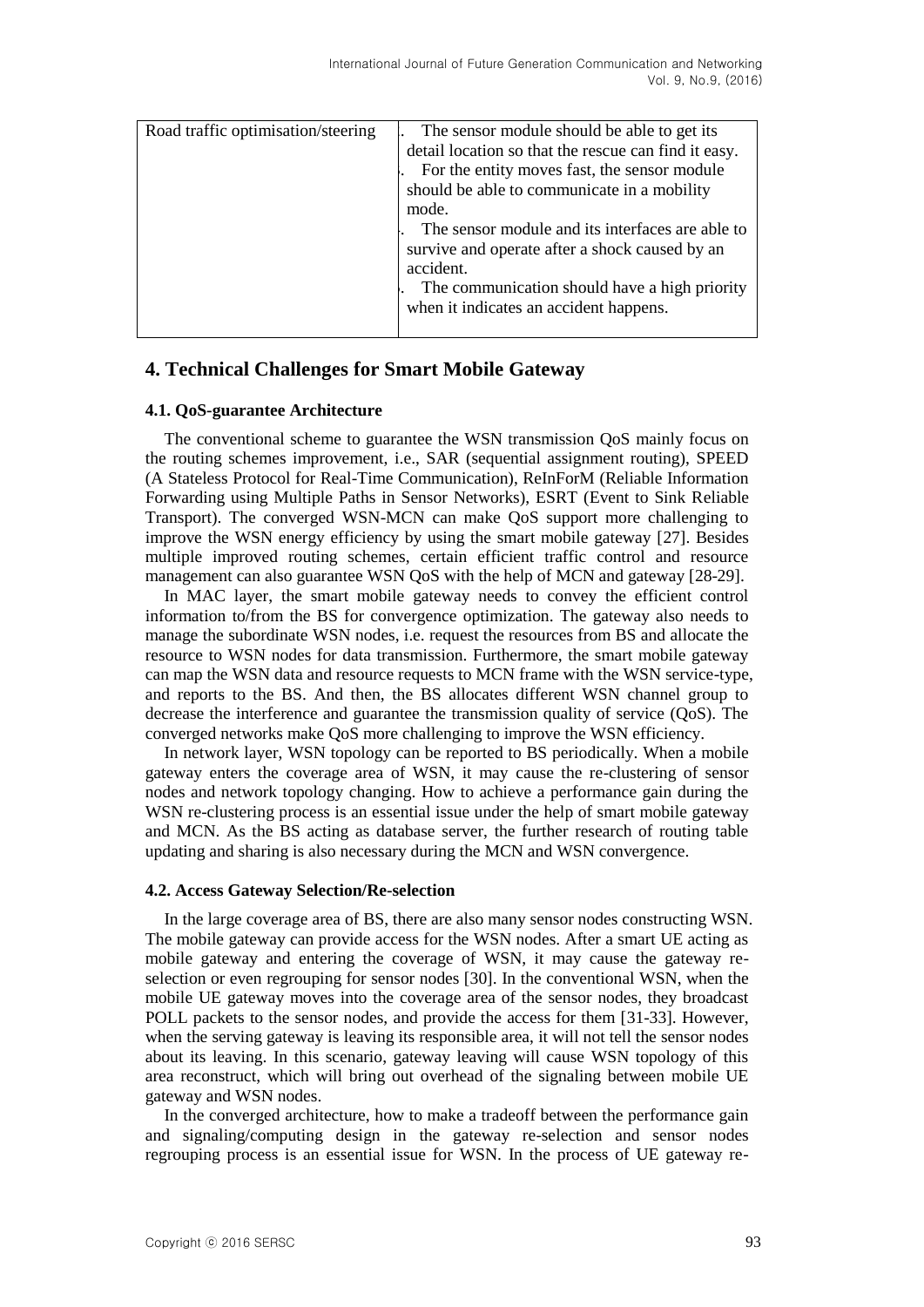International Journal of Future Generation Communication and Networking Vol. 9, No.9, (2016)

selection, mobile gateway level can be defined as an integrated index of UE gateway's status, i.e. mobility state, probability of leaving, capacity availability, and channel quality *etc*.

#### **4.3 Load Balancing for WSN**

There may be many UEs which play the role of mobile gateways for WSN. Load unbalance will often appear which one UE gateway has more sensor nodes (high traffic) and its neighbor UE gateway has fewer nodes (lower traffic). And this will cause faster energy consumption of some sensor nodes. In the traditional algorithm, the load balance is achieved when the network is initiated or the new sensor node joins to a cluster of WSN [34-35]. In the entering process, the new sensor node broadcasts access-request, and then the sink node which received the request will send a reject-ACK or accept-ACK to the sensor node based on its load information.

In the converged WSN-MCN system, the mobile UE gateways should report their load information to BS and BS will manage/control the load balance of UE gateways. In the load balance process, load balancing capability should be designed for how many nodes and their services can be balanced to neighbor UE gateway. Energy efficiency is another major concern in the design of WSN's load balance, where dynamic adaptive routing protocol should be designed for data packets optimal transmission.

#### **4.4. Tradeoff between Energy-efficiency and Complexity**

The WSN may improve the energy efficiency based on the help of MCN and achieve better system performance. For instance, the power consumption can be reduced greatly in the gateway re-selection and load balance process for WSN, but the WSN complexity is increased with the additional signaling design for neighbor mobile gateways scanning. Therefore, there are still several important issues for balancing energy-efficiency and algorithm complexity which still require further research [36]. We detail several potential points as follows:

Software challenge of mobile gateway: Both MCN and WSN have different working capacity, resource management requirements. This heterogeneity makes the design of converged system architecture difficult, especially for the mobile gateway. The software for gateway should have the ability to analyze the collected data, overhear signaling and can refine the useful information. It should add some improved scheduling algorithm for various WSN services in order to achieve the joint resource allocation to guarantee the multi-types services. The UE gateway should construct the resource mapping table in the networks convergence process which will help the network to use channel resource effectively and improve energy efficiency. At last, it needs to transmit the highest priority information and control signaling to the WSN or MCN with the minimum delay.

Hardware challenge of mobile gateway: Normal gateway including WSN and MCN interfaces maybe used in extremely difficult environment. Moreover, the mobile gateways maybe move in patrolling mode application. So there are two issues should be considered to address the hardware challenge. One is packaging, and we need to make the gateway water-proof, fire-proof. The other is we need to improve the radio module and make it more precise to support the application in moving scenario.

### **5. Conclusions**

MCN and WSN are evolving from heterogeneous to converged in order to satisfy the increasing requirements of IoT communications, where many joint optimized methods and technical challenges still exist. In this survey, we analyze the system architecture for WSN-MCN converged networks based on the smart mobile gateway. Further, we investigate system application requirement for IoT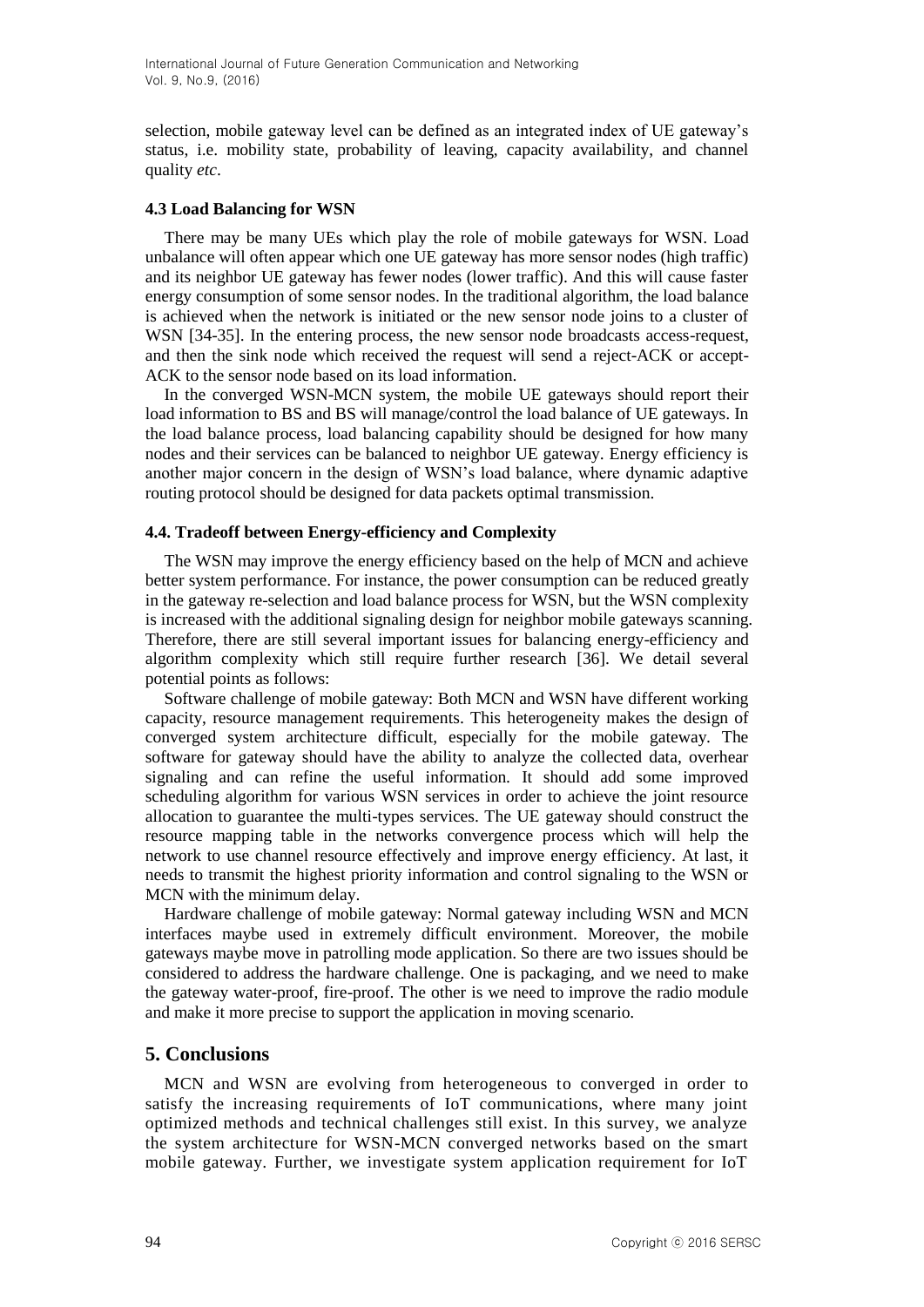QoS guarantee in the WSN data transmission process. Finally, we discuss the key technical challenges and research points based on mobile gateway with the unique characteristics of converged MCN and WSN. We are convinced that the mobile gateway in the MCN and WSN converged process should widely be researched in order to stimulate M2M application in the future, which can also promote the industry development of the Internet of things (IoT).

### **Acknowledgments**

This work was supported by the National Natural Science Foundation of China (No.61302113), Shanghai Natural Science Foundation (No.13ZR1440800), Shanghai Rising-Star Program (14QB1404400), Shanghai Science and Technology Committee Program (14DZ2294500) and Shanghai Key Laboratory of Specialty Fiber Optics and Optical Access Networks (SKLSFO2014-03).

# **References**

- [1] J. Zheng and A. Jamalipour, "Wireless Sensor Networks: A Networking Perspective," 1st end, Wiley Press, New York, **(2009)**, pp. 125-138.
- [2] S. Bouckaert and E. D. Poorter, "Strategies and challenges for interconnecting wireless mesh and wireless sensor networks", Wireless Personal Communications, vol. 3, no. 53, **(2010)**.
- [3] Z. J. Li, M. Li and J. L. Wang, "Ubiquitous data collection for mobile users in wireless sensor networks", Proceedings of the IEEE INFOCOM, **(2011)**.
- [4] H. Zara and F. B. Hussain, "QoS in wireless multimedia sensor networks: a layered and cross-layered approach", Wireless Personal Communications, vol. 1, no. 75, **(2014)**.
- [5] L. He, J. P. Pan and J. D. Xu, "A progressive approach to reducing data collection latency in wireless sensor networks with mobile elements", IEEE Trans on Mobile Computing, vol. 7, no. 12, **(2013)**.
- [6] S. Basagni, A. Carosi, E. Melachrinoudis, C, Petrioli and Z. M. Wang, "Controlled sink mobility for prolonging wireless sensor networks lifetime", Wireless Networks, vol. 6, no. 14, **(2008)**.
- [7] G. L. Xing, T. Wang and W. J. Jia, "Rendezvous design algorithms for wireless sensor networks with a mobile base station", Proceedings of the ACM MobiHoc, **(2008)**.
- [8] S. Gao, H. Zhang and S. K. Das, "Efficient data collection in wireless sensor networks with pathconstrained mobile sinks", IEEE Trans. on Mobile Computing, vol. 5, no. 10, **(2011)**.
- [9] G. Anastasi, E. Borgia and M. Conti, "A hybrid adaptive protocol for reliable data delivery in WSNs with multiple mobile sinks", The Computer Journal, vol. 2, no. 54, **(2011)**.
- [10] W. F. Liang, J. Luo and X. Xu, "Prolonging network lifetime via a controlled mobile sink in wireless sensor networks", Proceedings of the IEEE GlobeCom, **(2010)**.
- [11] J. Zhang, L. H. Shan and H. L. Hu, "Mobile cellular networks and wireless sensor networks: toward convergence", IEEE Communications Magazine, vol. 3, no. 50, **(2012)**.
- [12] G. V. Crosby and F. Vafa, "Wireless sensor networks and LTE-A network convergence", Proceedings of the 38th Annual Conference on Local Computer Networks, **(2013)**.
- [13] M. Marta and M. Cardei, "Using sink mobility to increase wireless sensor networks lifetime", Proceedings of International Symposium on a World of Wireless, Mobile and Multimedia Networks, **(2008)**.
- [14] X. Xu, J. Luo and Q. Zhang, "Delay tolerant event collection in sensor networks with mobile sink", Proceedings of the IEEE Infocom, **(2010)**.
- [15] D. Puccinelli and M. Haenggi, "Wireless sensor networks: applications and challenges of ubiquitous sensing", IEEE Circuits and Systems Magazine, vol. 3, no. 5, **(2005)**.
- [16] M. Gatzianas and L. Georgiadis, "A distributed algorithm for maximum lifetime routing in sensor networks with mobile sink", IEEE Transaction on Wireless Communications, vol. 3, no. 7, **(2008)**.
- [17] L. H. Shan, Z. H. Li and H. L. Hu, "Converged Mobile Cellular Networks and Wireless Sensor Networks for Machine-to-Machine Communications", KSII Transactions on Internet and Information Systems, vol. 1, no. 6, **(2012)**.
- [18] S. A. A. Omari and P. Sumari, "An overview of mobile ad hoc networks for the existing protocols and applications", International Journals on applications of graph theory in wireless and ad hoc networks and sensor networks, vol. 1, no. 2, **(2010)**.
- [19] H. Zara and F. B. Hussain, "QoS in Wireless Multimedia Sensor Networks: A Layered and Cross-Layered Approach", Wireless Personal Communications, vol. 1, no. 75, **(2014)**.
- [20] J. Wang, X. Q. Yang, Z. Q. Zhang, B. Li and J. U. Kim, "A Survey about Routing Protocols with Mobile Sink for Wireless Sensor Network", International Journal of Future Generation Communication and Networking, vol. 7, no. 5, **(2014)**.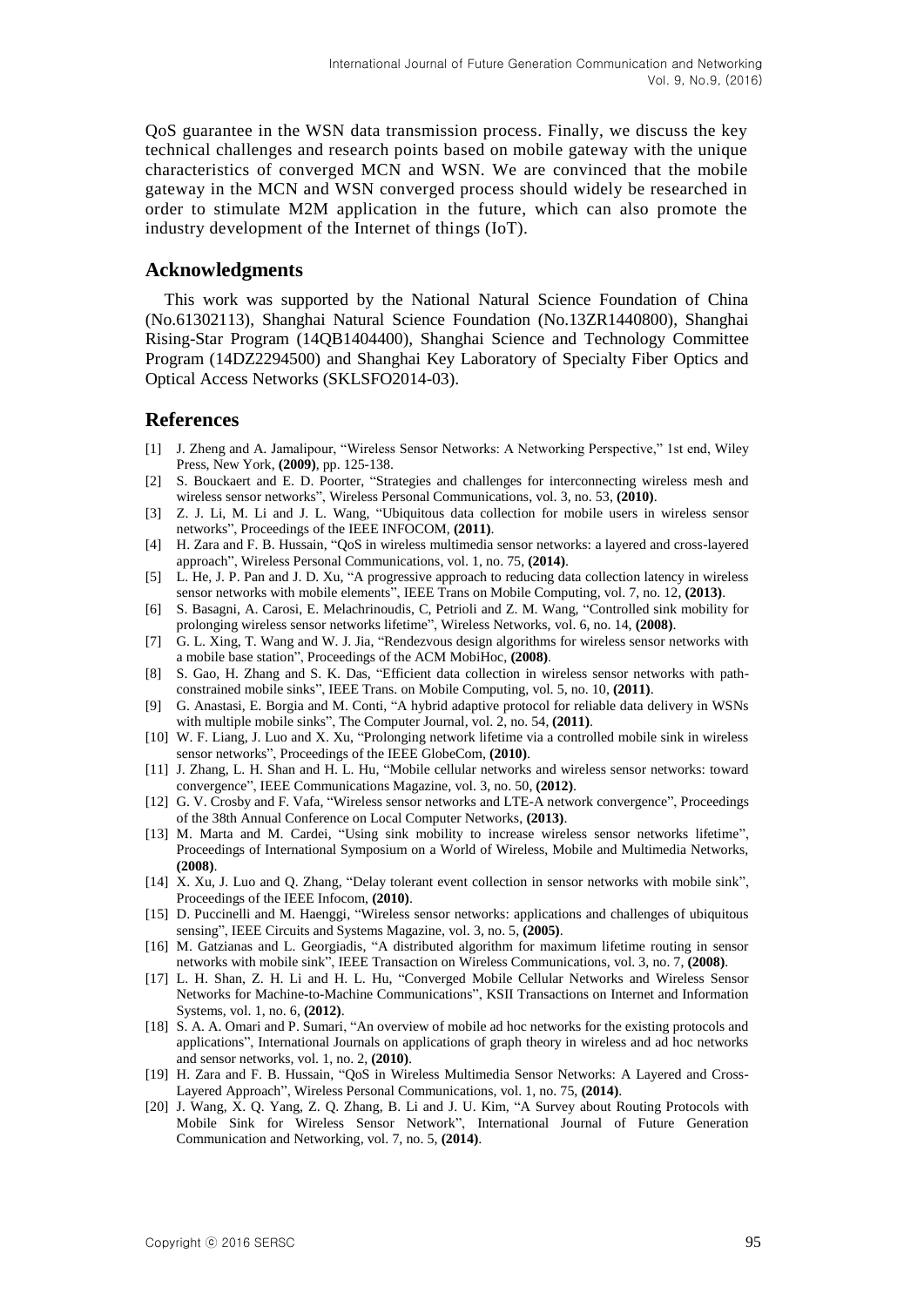International Journal of Future Generation Communication and Networking Vol. 9, No.9, (2016)

- [21] Z. Y. Chen, G. Yang, L. Chen and J. Wang, "An Algorithm for Data Aggregation Scheduling with Long-lifetime and Low-latency in Wireless Sensor Networks", International Journal of Future Generation Communication and Networking, vol. 5, no. 4, **(2012)**.
- [22] ITU-T Y.2012, Recommendation ITU-T Y.2012. Functional requirements and architecture of the NGN (Release 1). **(2006)**
- [23] http://portal.etsi.org/portal/server.pt/community/M2M/319
- [24] http://www.itu.int/itu-t/recommendations/rec.aspx?id=10235
- [25] http://www.3gpp. org/ftp/Specs/html-info/22368.htm
- [26] http://www.3gpp. org/ftp/Specs/html-info/23868.htm
- [27] G. V. Crosby and F. Vafa, "Wireless Sensor Networks and LTE-A Network Convergence", Proceedings of the 38th Annual Conference on Local Computer Networks, **(2013)**.
- [28] T. Melodia and I. F. Akyildiz, "Cross-layer QoS-aware communication for ultra wide band wireless multimedia sensor networks", IEEE Journal on Selected Areas in Communications, vol. 5, no. 28, **(2010)**.
- [29] "Effective M2M gateway selection algorithms for geographical region-based query", Proceedings of International Conference on Information and Communication Technology Convergence, **(2010)**.
- [30] D. Bae, W. Choi, J. Kwon and H. Choo, "A novel opportunistic greedy forwarding scheme in wireless sensor networks", KSII Transactions on Internet and Information Systems, vol. 5, no. 4, **(2010)**.
- [31] S. A. A. Omari and P. Sumari, "An overview of mobile ad hoc networks for the existing protocols and applications", International Journals on applications of graph theory in wireless ad hoc networks and sensor networks, vol. 2, no. 1, **(2010)**.
- [32] H. Abusaimeh and S. H. Yang, "Dynamic cluster head for lifetime efficiency in WSN", International Journal of automation and computing, vol. 6, no. 1, **(2009)**.
- [33] M. Gatzianas and L. Georgiadis, "A distributed algorithm for maximum lifetime routing in sensor networks with mobile sink", IEEE Trans. on Wireless Communications, vol. 7, no. 3, **(2008)**.
- [34] M. Masdari and M. Tanabi, "Multipath Routing protocols in Wireless Sensor Networks: A Survey and Analysis", International Journal of Future Generation Communication and Networking, vol. 6, no. 6, **(2013)**.
- [35] S. Bouckaert, E. D. Poorter and B. Latré, "Strategies and challenges for interconnecting wireless mesh and wireless sensor networks", Journcal of Wireless Personal Communications, vol. 3, no. 53, **(2010)**.
- [36] B. An, T. T. Duy and H. Kong, "A cooperative transmission strategy using entropy-based relay selection in mobile ad-hoc wireless sensor networks with rayleigh fading environments", KSII Transactions on Internet and Information Systems, vol. 2, no. 3, **(2009)**.

#### **Authors**



**Lianhai Shan**, he received his BSc and MSc in Electrical Engineering and Automation from Wuhan University of Technology, Wuhan, China in 2003 and 2006. He received the PhD degree in communication engineering from Tongji University, Shanghai, China in 2009. In 2008, he carried out the research in National Institute of Informatics and University of Essex as a visiting student. His research interests include QoS and MAC for heterogeneous wireless networks.



**Weidong Fang**, he is a Ph.D. and an associate professor in Shanghai Institute of Microsystem and Information Technology (SIMIT), Chinese Academy of Sciences, Shanghai, China. Currently, his research interests are information security in wireless sensor work, including trust management, secure network coding and secure routing protocol.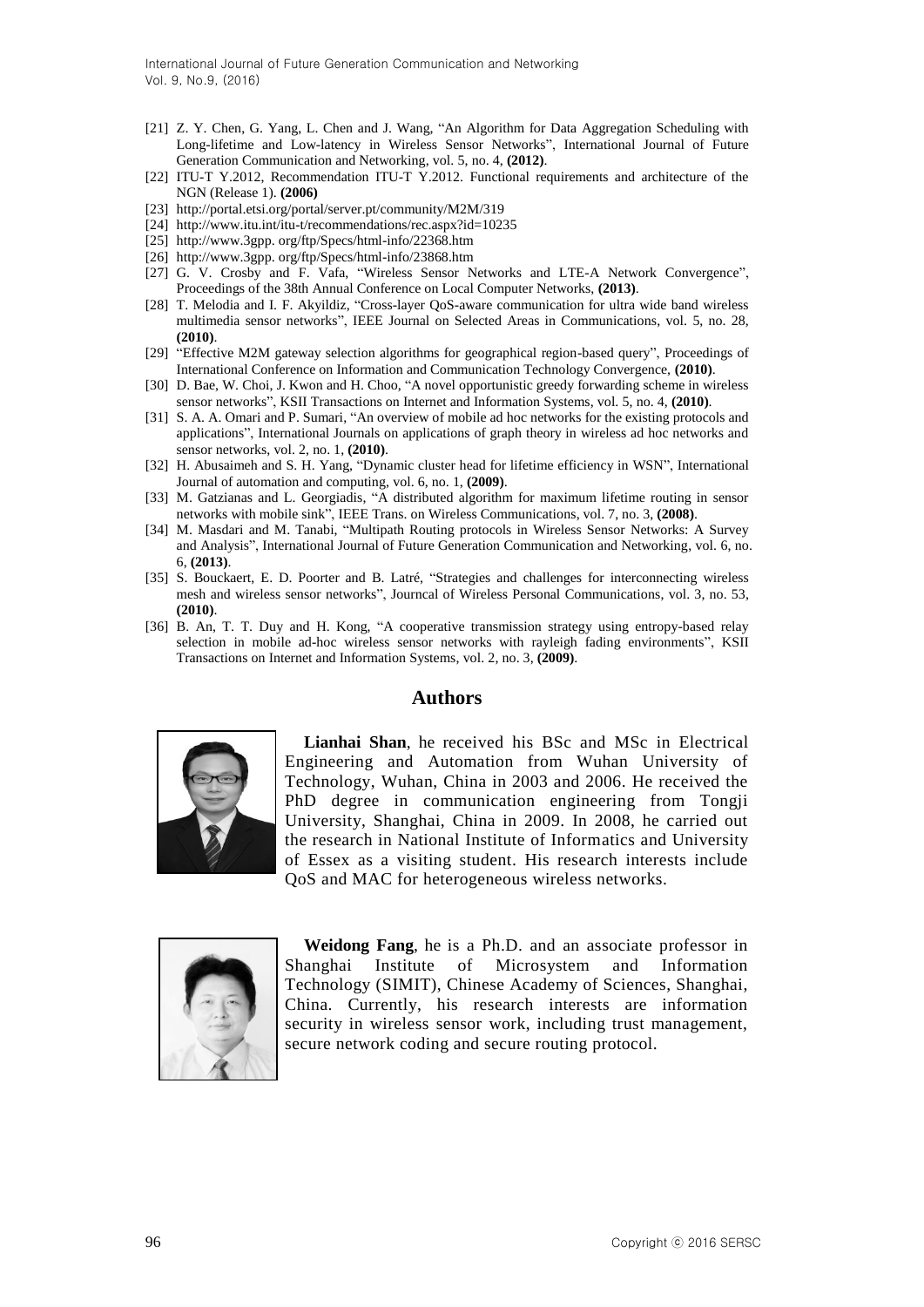

**Qiu Yunzhou**, he received the B.S. degree and M.S. degree from the School of Manufacturing Science and Engineering of Sichuan University in 2001 and 2004, and Ph.D. degree from the Communication and Information System of Shanghai Institute of Microsystem and Information Technology (SIMIT), CAS in 2007. He is currently associate professor of SIMIT. His research interests include QoS guarantee and resource allocation for wireless sensor networks.



**Wei He**, he received his Ph.D. Degree from the Communication and Information System of Shanghai Institute of Microsystem and Information Technology (SIMIT), CAS in 2013. Now he works as associate professor in SIMIT, CAS. His research interests include the sound vibration sensor array signal processing, target tracking and locating.



**Yanzan Sun**, he received his BSc and MSc in Electrical Engineering and Automation from Qingdao University of Technology, China in 2004 and 2007. He received the PhD degree in communication engineering from Tongji University, Shanghai, China in 2011. In 2009, he carried out the visiting research in Columbia University as a visiting student. His research interests include cognitive radio and resource allocation for mobile cellular networks.